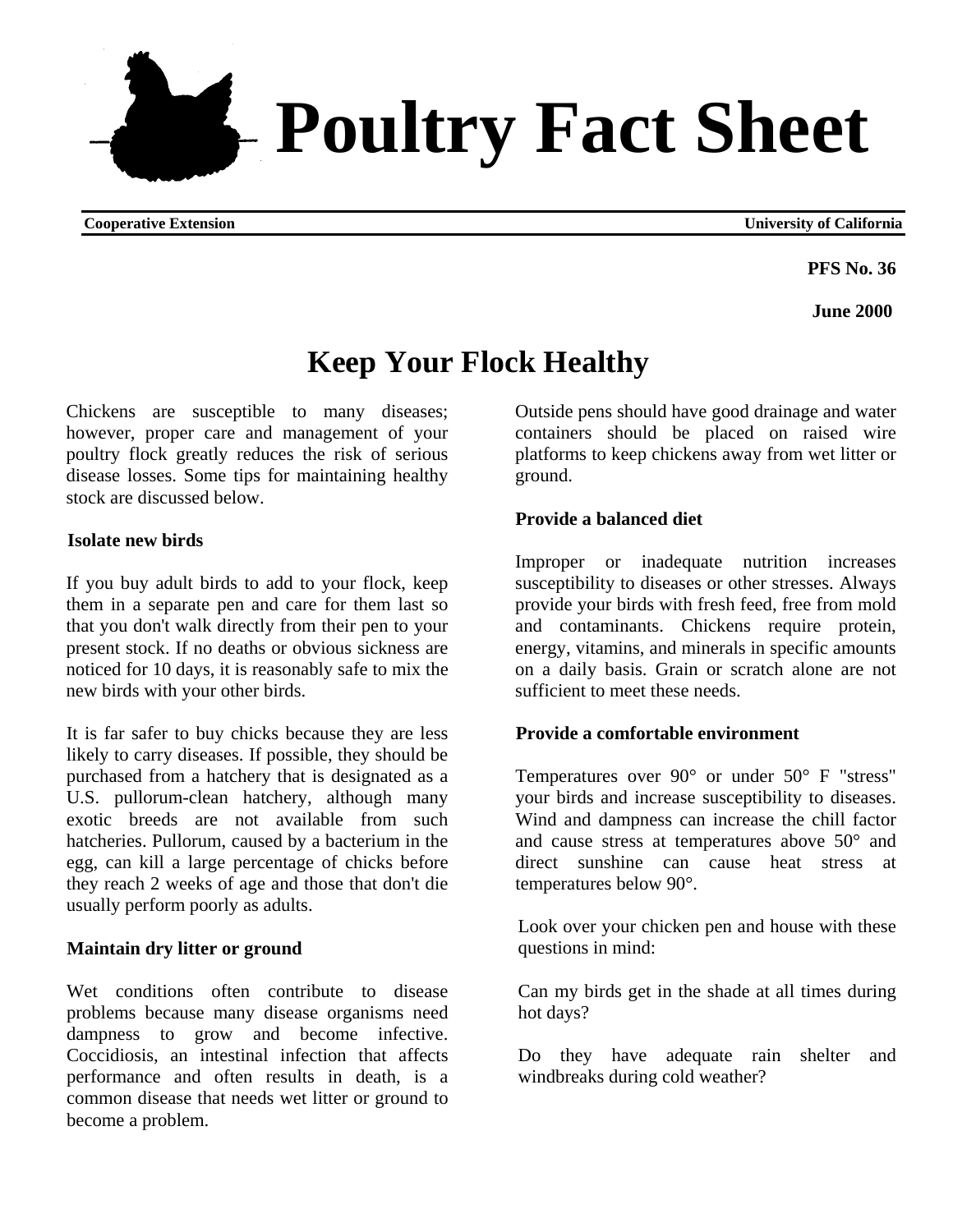Is my chicken house (shelter) well ventilated and free from ammonia buildup?

## **Practice good housekeeping**

Always clean the water containers frequently (preferably daily) and keep them filled with fresh water. Keep feeders clean and properly adjusted so that droppings or dirt don't get into the feed. Let the chickens eat all the feed once a week and then clean out any moldy feed. Keep the pen free of junk which might injure your birds. Check your pens for places where birds might become entangled in fences or equipment.

#### **Isolate your birds from human traffic**

People can carry agents of infectious disease on footgear, clothing, equipment, etc. Minimize human traffic in the area where chickens are kept. Discourage visitors, particularly if they also keep poultry or other birds on their premises. Avoid equipment exchanges with other poultrymen unless you know that the equipment has been meticulously cleaned and disinfected. Never visit a friend who has a disease problem with his poultry unless you bathe and change all of your outside clothing before you return to your poultry pens.

# **Prevent cannibalism**

For chickens, pecking is natural. If one bird starts to bleed the others may attack it and the result will be a dead or injured bird. Once started, cannibalism is difficult to stop. Prevention is the obvious solution.

- Provide adequate space in houses (at least 3) square feet per adult chicken).
- Provide escape areas such as roosts, pasture, outside runs, or dark areas.
- Debeak or apply specs (blinders) to offenders or the entire flock.
- Remove injured birds as soon as possible.
- Avoid intense light, particularly in confined pens or under brooders.

• Provide adequate eating and drinking space.

# **Watch for early signs of disease**

Part of any sound disease prevention program is alertness for early signs of disease. Detection of a disease before it involves the entire flock often gives sufficient time to correct management errors and start treatment to control the problem. Diseases vary widely in the ways they affect a flock, but close attention to the appearance and behavior of your birds will assure early detection of most diseases. The following guidelines are suggested:

*Observe your flock closely and regularly.* Disease is much more readily detected if you are familiar with normal patterns of activity and appearance in your birds and premises. Note activity level and patterns, noise level, posture of birds, appearance of head, plumage and legs, ground or litter condition, and odors characteristic of your operation. A distinct change in one or more of these observable features may signal the onset of disease. You should be especially alert for decreased activity and noise, difficult breathing and abnormal respiratory sounds, weakness, abnormal gait or posture in individual birds, changes in comb or shank color, discharges or crusting around eyes or nostrils, ruffling or roughness of feather coat, unusual color and consistency of droppings, appearance of wet or caked areas of range or litter and readily detectable odors of putrefaction or ammonia.

*Check feed and water consumption daily.* Sick birds may go off feed or water for a variety of reasons (weakness, paralysis, pain associated with eating or swallowing, etc.). On the other hand, some diseases, especially those causing fever, may increase water consumption. At any rate, sudden changes in feed or water consumption are excellent early indicators of disease in the flock.

*Maintain performance records.* If you keep chickens for either egg or meat production, it is a good idea to keep records. A decrease in production is one of the most sensitive indicators of disease in laying hens. Likewise, growth rate and weight gains in meat-type birds are affected early in most